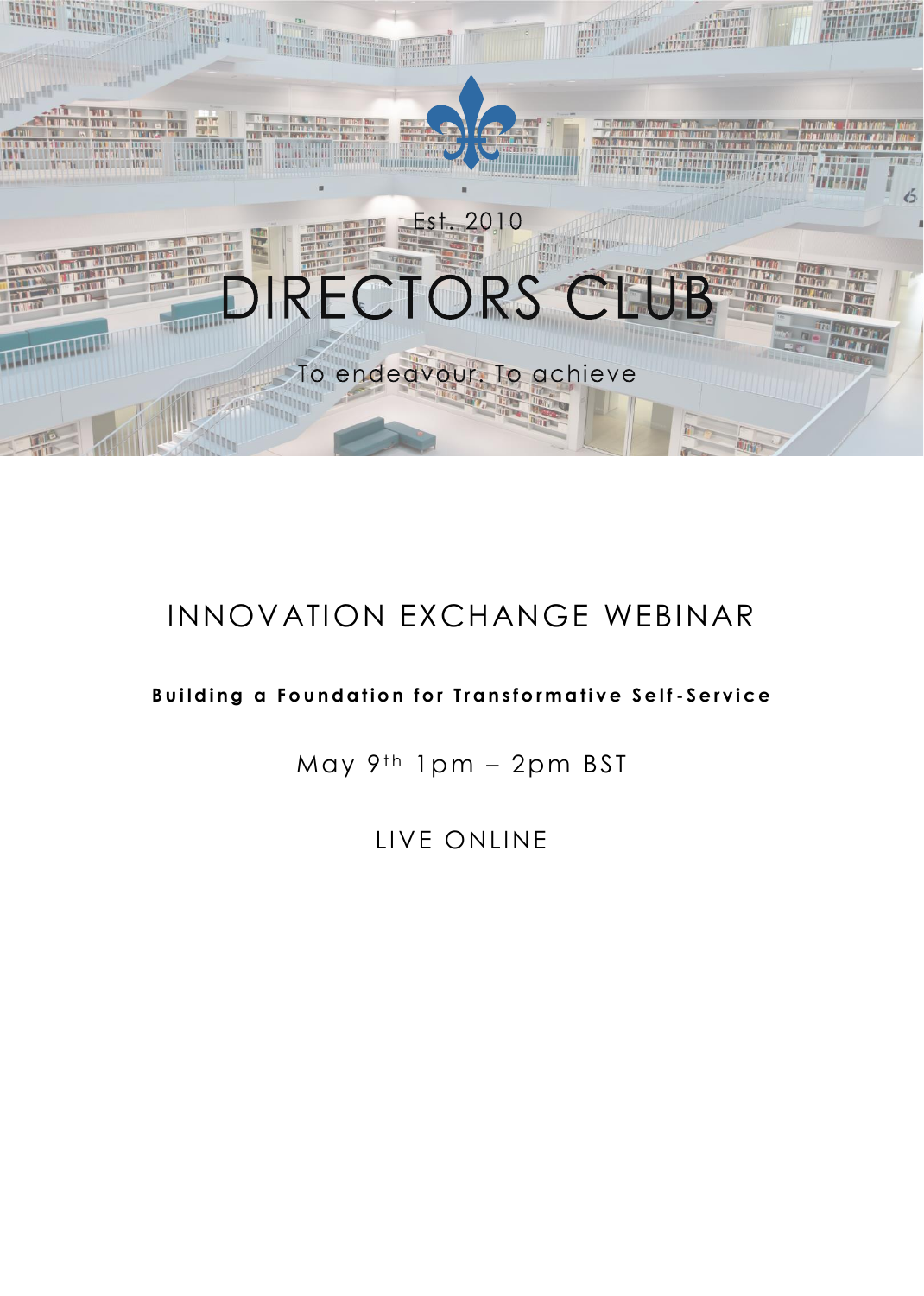## Building a Foundation for Transformative Self-Service

#### **"True transformation starts with a solid foundation"**

Wednesday, May 9<sup>th</sup> 1pm - 2pm BST

Self-service has proven its worth in driving case deflection, lowering overall support costs and personalising the customer experience. But did you know that strong self-service programs are strongly correlated to business and support revenue growth, employee retention and overall agent morale?

To truly reap all of the benefits of your self-service strategy, you must go beyond short-term benchmarking and project-by-project "baby steps." True transformation starts with a solid foundation that can grow across organisational silos and departmental barriers to deliver relevance across your self-service sites.

Attend this instructive session hosted by the **Directors' Club** and **Coveo**, which will outline vital steps that you can undertake to transform your self-service strategy and understand the true value it is having on your business, underscored by examples from pacesetters and new research showing an opportunity for a dramatic re-think of the metrics that self-service can really impact.

This webinar is **free of charge**.

#### **Who Should Attend**

This webinar is aimed at forward-thinking leaders who wish to stay ahead of the curve on new and emerging tech as well as new tech-driven business strategies.

Roles that will benefit from attending this webinar include customer service, selfservice, sales support, customer experience, customer contact, customer operations, digital and online.

#### **Register**

Register your place (free of charge) via the secure link below:

<https://attendee.gotowebinar.com/register/4080046148099651585>

If the link fails to open, copy and paste it into your browser.

Feel free to forward this invitation to colleagues and connections.

#### **Can't Make The Date?**

If you can't make the date, register normally via the link above and you'll receive the video link after the live broadcast.

#### **Introducing The Innovator**

Coveo helps companies transform by bringing relevance to every interaction their business has with customers, partners and employees. Coveo improves customer, partner and dealer engagement, and upskills employees with selflearning, AI-powered insights and recommendations across all digital